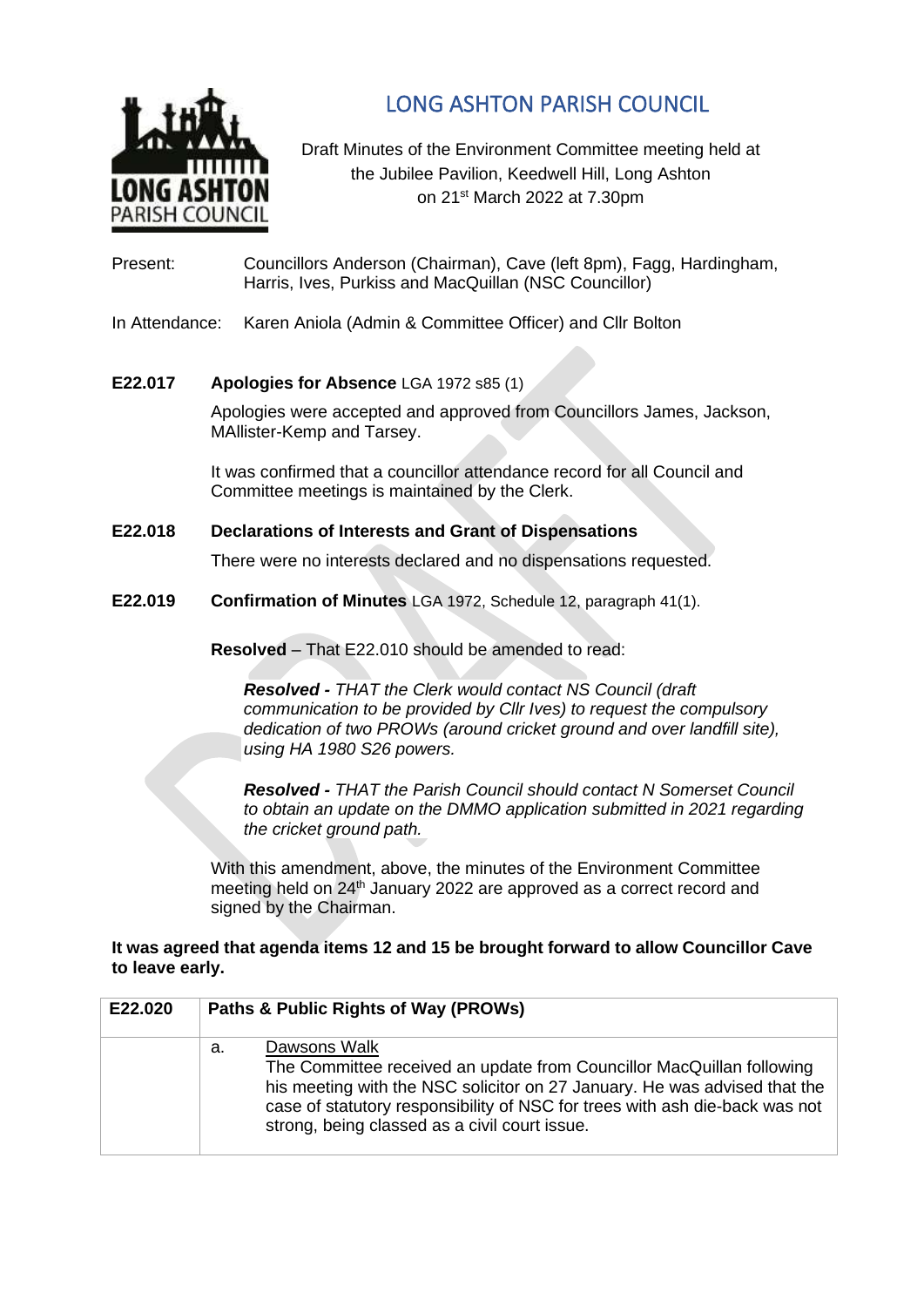|         |                 | Resolved - THAT Councillor MacQuillan investigate all options outlined<br>by Committee and report back to the next meeting to inform discussion<br>and agreement about next steps.                                                                                                                                                                      |
|---------|-----------------|---------------------------------------------------------------------------------------------------------------------------------------------------------------------------------------------------------------------------------------------------------------------------------------------------------------------------------------------------------|
|         | b.              | Providence Lane - Access to Ashton Court<br>Councillor Fagg confirmed that Durnford Quarry would meet the costs of<br>installing a gap stile. It was also noted that their wheel washer was due to<br>be installed at the end of March and that up to 200 lorries accessed the<br>quarry on a busy day.                                                 |
|         | C.              | New Database - PROW Issues<br>A new PROW database which will be maintained by the Admin &<br>Committee Officer was noted, and an update was received from Councillor<br>Ives. Councillor MacQuillan offered to follow this up with the NSC PROW<br>Committee, advising this was more likely to produce results if one PROW<br>was prioritized.          |
|         |                 | <b>Resolved</b> – THAT a summary of ongoing PROW issues will be provided to<br>Environment Committee when there has been sufficient progress to report.                                                                                                                                                                                                 |
|         |                 | Resolved - THAT the dedication of footpath LA12/11 (over landfill site) be<br>prioritized by Councillor MacQuillan for attention by NSC PROW<br>Committee.                                                                                                                                                                                              |
|         | d.              | <b>Councillor Motion - PROW Issues</b><br><b>Resolved</b> – THAT due to a lack of time, this item be postponed for<br>discussion to the next meeting.                                                                                                                                                                                                   |
|         | е.              | <b>Public Spaces Protection Orders</b><br>Resolved - THAT Councillor Ives write to all Councillors (and Clerk) with<br>information about the purpose and benefits of a presentation on the<br>subject of Public Spaces and Protection Orders, inviting interest to attend.                                                                              |
| E22.021 | <b>Highways</b> |                                                                                                                                                                                                                                                                                                                                                         |
|         | a.              | Hollis Close, Lodge Drive and Brocks Lane<br>A Highways Safety report with recommendations from Councillor<br>MacQuillan was noted.                                                                                                                                                                                                                     |
|         |                 | <b>Resolved</b> – THAT subject to authorisation by Full Council, the<br>recommendation to instruct N Somerset Highways to proceed with yellow<br>lining of the turning head and additional lining as is deemed acceptable to<br>residents in Hollis Close, be approved with costs up to £3,500 paid from<br>Earmarked Reserves (Road Safety - £14,000). |
|         |                 | <b>Resolved</b> – THAT subject to authorisation by Full Council, the<br>recommendation to update the signage at Hollis Close be approved with<br>costs circa £3,500 paid from Earmarked Reserves (Road Safety -<br>£14,000).                                                                                                                            |
|         |                 | <b>Resolved</b> – THAT the above recommendations be taken to Full Council in<br>May for final authorisation.                                                                                                                                                                                                                                            |
|         |                 | <b>Resolved</b> - THAT the Clerk write to N Somerset Highways to formally<br>request that the installation of yellow lines at the junction of Lodge Drive                                                                                                                                                                                               |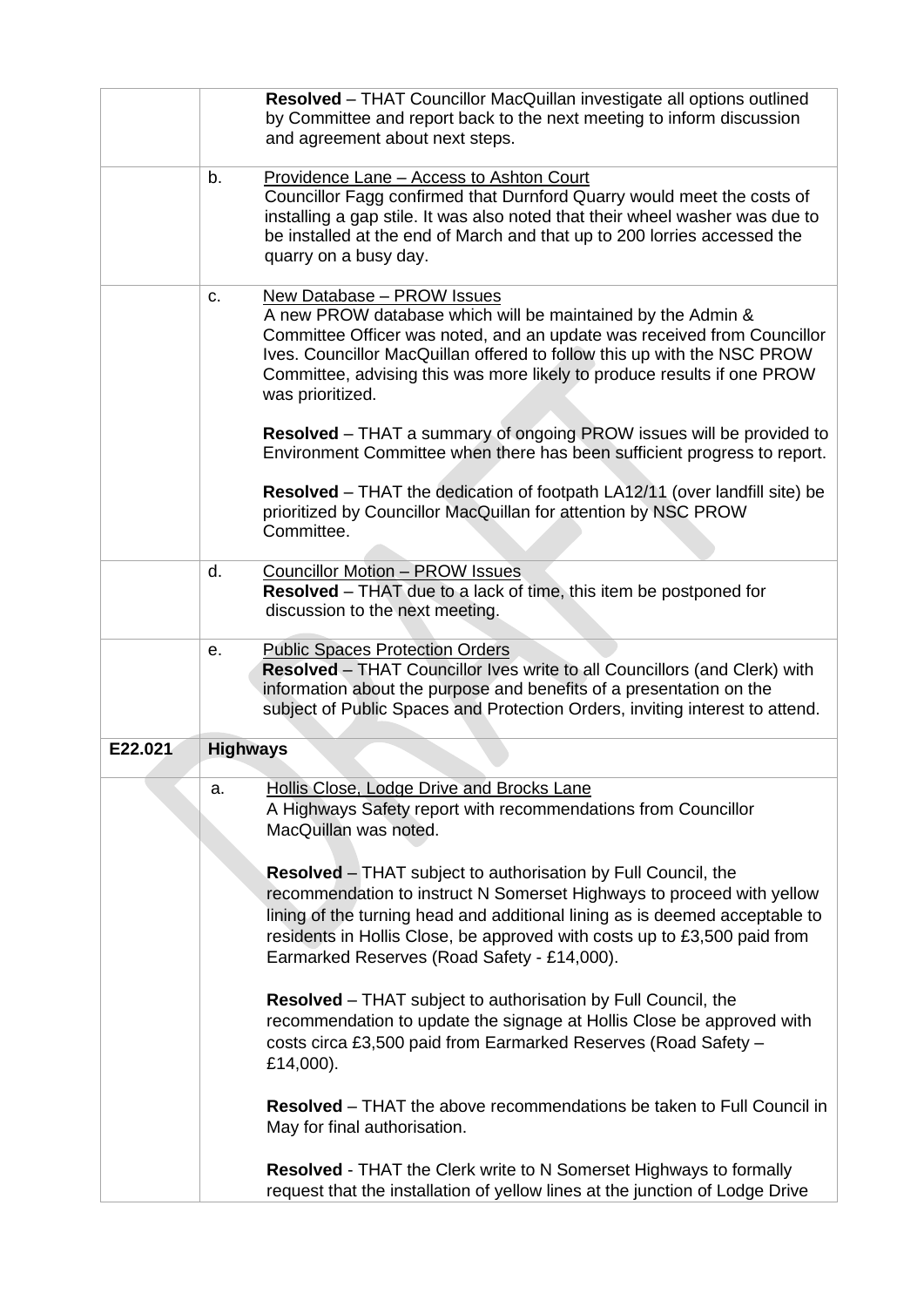|         | and Long Ashton Road be included in the review of traffic restrictions in<br>the Parish.                                                                                                                                                                                                                                                                                                                                                                                                                                                                                                                                                                                                              |
|---------|-------------------------------------------------------------------------------------------------------------------------------------------------------------------------------------------------------------------------------------------------------------------------------------------------------------------------------------------------------------------------------------------------------------------------------------------------------------------------------------------------------------------------------------------------------------------------------------------------------------------------------------------------------------------------------------------------------|
|         | <b>Resolved</b> – THAT the Clerk write to N Somerset Highways to formally<br>request that Brocks Lane be included in the School Safety zone for<br>Birdwell School, and that associated improvements be implemented at the<br>same time as work for Piccolos. Progress to be managed through the VES<br>working group.                                                                                                                                                                                                                                                                                                                                                                                |
|         | b.<br><b>Cricket Club Sign</b><br>An update on the Cricket Club's request for new signage provided by<br>North Somerset Council was received. The Cricket Club would pay all<br>costs and installation could now proceed subject to Parish Council<br>permission for said signage.                                                                                                                                                                                                                                                                                                                                                                                                                    |
|         | <b>Resolved</b> – THAT permission be granted for new signage provided by<br>NSC to be paid for by the Cricket Club.                                                                                                                                                                                                                                                                                                                                                                                                                                                                                                                                                                                   |
| E22.022 | Litter Bins - Missing Bins and Litter                                                                                                                                                                                                                                                                                                                                                                                                                                                                                                                                                                                                                                                                 |
|         | A resident's request for the supply of new litter bins for the following locations -<br>Warren Drive bus stop, Warren Lane bus stop, Perry Road to Gatcombe area,<br>and Gatcombe Farm bus stop - was received. It was noted that a request for NSC<br>Street Cleaning to review the area and provide extra bins had been submitted<br>with no response yet.<br>Resolved - THAT confirmation be sought from NSC Street Cleaning as to<br>whether they would supply any of the requested bins. Also THAT information and<br>quotes for purchase & emptying of new bins, and clarification about the location<br>of Parish Council owned bins including Leigh Woods, be brought to the next<br>meeting. |
| E22.023 | <b>Noticeboards</b>                                                                                                                                                                                                                                                                                                                                                                                                                                                                                                                                                                                                                                                                                   |
|         | A verbal update was received.<br><b>Resolved</b> – THAT quotes for new noticeboards at suggested locations Kings<br>Croft, Community Centre vicinity and Kingcott Park Homes vicinity be provided for<br>the next meeting, together with quotes for maintenance and repairs of existing<br>noticeboards as highlighted in the report provided to Environment Committee in<br>February 2021.                                                                                                                                                                                                                                                                                                           |
| E22.024 | <b>Village Enhancement Scheme and Road Safety</b>                                                                                                                                                                                                                                                                                                                                                                                                                                                                                                                                                                                                                                                     |
|         | A verbal update on Leigh Woods was received from Councillor Harris. It was<br>noted that the recent introduction of parking meters had been a great success in<br>terms of deterring car parking by non-residents.                                                                                                                                                                                                                                                                                                                                                                                                                                                                                    |
|         | Resolved - THAT Leigh Woods be included as a standing agenda item.                                                                                                                                                                                                                                                                                                                                                                                                                                                                                                                                                                                                                                    |
|         | <b>Resolved</b> – THAT a meeting of the VES/Piccolo's Working Group be set up by<br>the Admin & Committee Officer.                                                                                                                                                                                                                                                                                                                                                                                                                                                                                                                                                                                    |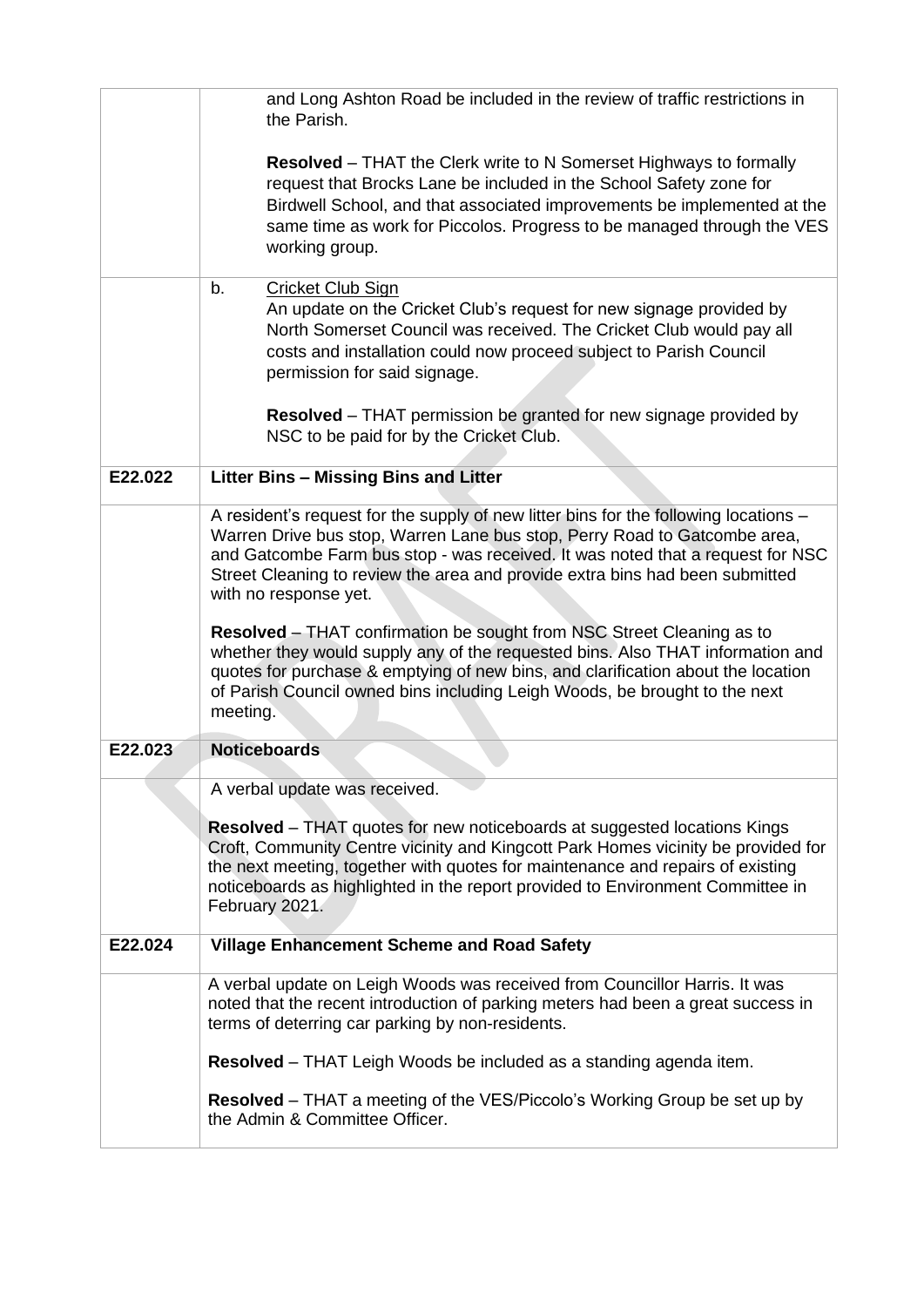| E22.025 | <b>Parks and Play Areas</b>                                                                                                                                                                                                                                                                                                                                                                                                                                                                                               |  |
|---------|---------------------------------------------------------------------------------------------------------------------------------------------------------------------------------------------------------------------------------------------------------------------------------------------------------------------------------------------------------------------------------------------------------------------------------------------------------------------------------------------------------------------------|--|
|         | <b>Perry Road &amp; Gardener's Walk</b><br>a.<br>The Admin & Committee Officer provided an update on a 17 March on-site<br>meeting to discuss potential solutions to playground flooding & mud<br>issues. Potential solutions and a rough indication of costs were noted.<br><b>Resolved</b> – THAT in principle the work needs to be carried out at both<br>sites, so further information and quotes to be brought back to the next<br>meeting before going to June F&GP with recommendation for spend<br>authorisation. |  |
|         | <b>Playgrounds Quarterly Inspection Reports</b><br>b.<br>To note the results of inspections carried out in March 2022 for Gardeners<br>Walk, Kings Croft and Perry Road, and to note that the 2 x Moderate<br>issues highlighted are going to be downgraded to Low priority by GB<br>Sports.                                                                                                                                                                                                                              |  |
| E22.026 | Long Ashton Neighbourhood Development Plan 2013-2033                                                                                                                                                                                                                                                                                                                                                                                                                                                                      |  |
|         | Resolved - THAT the Neighborhood Plan needs to be updated as a matter of<br>urgency, and that this recommendation with 2 further quotes (in addition to one<br>already received) for consultancy fees should be taken to the next F&GP or Full<br>Council for spend authorization from Earmarked Reserves (Planning).                                                                                                                                                                                                     |  |
| E22.027 | <b>Flooding Resilience - Ashton Brook Bund</b>                                                                                                                                                                                                                                                                                                                                                                                                                                                                            |  |
|         | <b>Resolved</b> – THAT the Parish Council withdraw from its decision to commission a<br>professional study of the Bund alongside Ashton Brook.                                                                                                                                                                                                                                                                                                                                                                            |  |
| E22.028 | <b>Biodiversity and Public Open Spaces</b>                                                                                                                                                                                                                                                                                                                                                                                                                                                                                |  |
|         | <b>WI Tree Planting</b><br>a.<br><b>Resolved</b> – THAT further investigation for the location of the tree (by<br>Church House or in Peel Park) be delegated to the Admin & Committee<br>Officer.                                                                                                                                                                                                                                                                                                                         |  |
|         | b.<br><b>Memory Café Tree Planting</b><br><b>Resolved</b> – THAT investigation into a location for 5 x apple trees donated<br>by Thatchers be delegated to Councillor Anderson and Admin &<br>Committee Officer.                                                                                                                                                                                                                                                                                                          |  |
|         | Chatty Benches - Request from LA Together<br>c.<br>Resolved - THAT in principle the Chatty Benches are a great idea, THAT<br>that these should be sited in popular areas with high footfall where they<br>will be seen e.g. Community Centre or Peel Park, and when considering<br>sites to be mindful of previous problems with benches in certain areas.                                                                                                                                                                |  |
| E22.029 | <b>Transport</b>                                                                                                                                                                                                                                                                                                                                                                                                                                                                                                          |  |
|         | <b>Electric Car Charging Point</b><br>Resolved - THAT Councillor MacQuillan would contact the Lead Officer at NSC<br>with regards to progress on the planned installation of 2 Electric Car Charging<br>Points in Leigh Woods.                                                                                                                                                                                                                                                                                            |  |